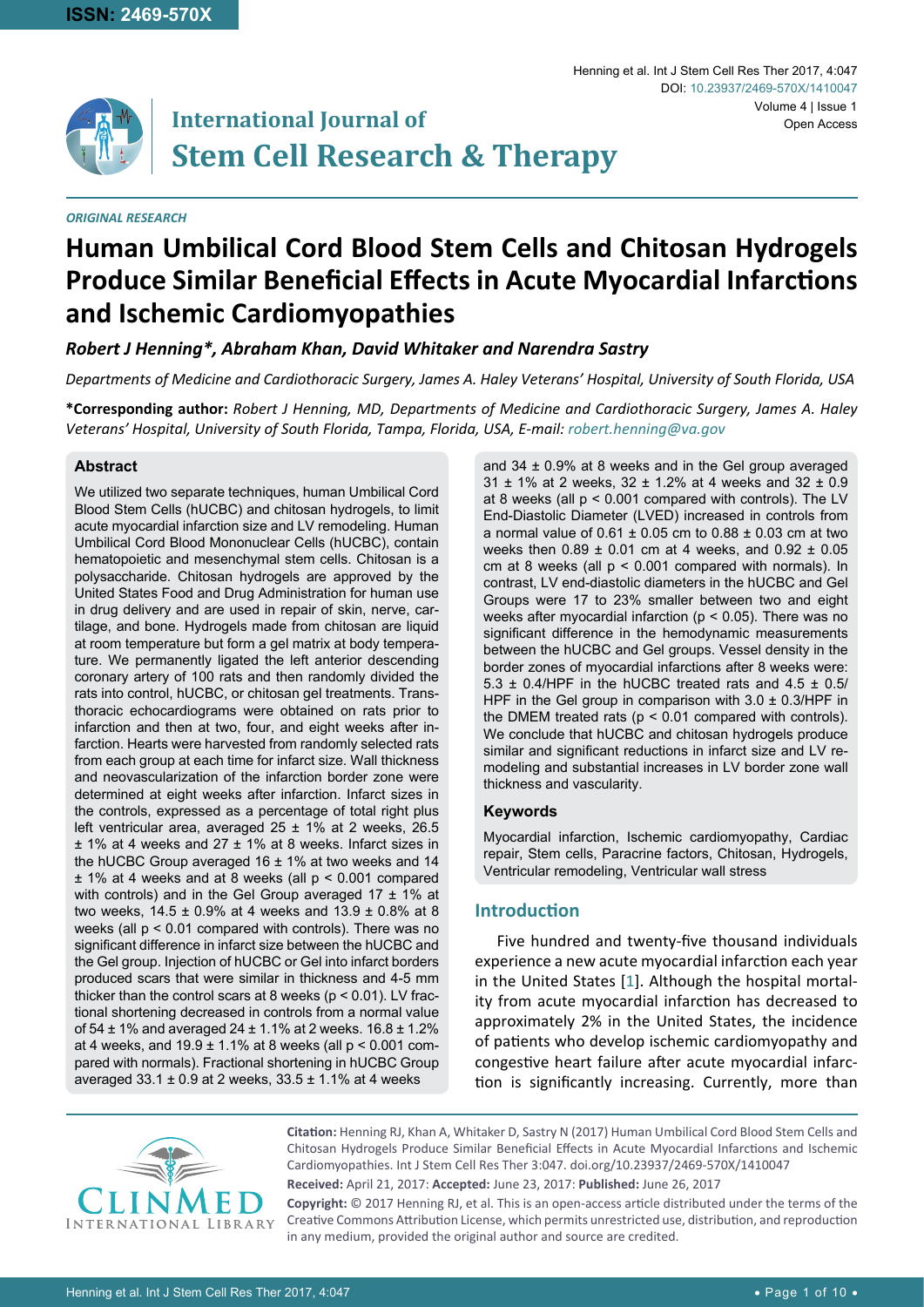550,000 individuals are diagnosed and treated each year for ischemic cardiomyopathies and congestive heart failure [[1](#page-8-0),[2](#page-8-1)]. New treatments are needed to limit the size of myocardial infarctions and prevent the development of left ventricular remodeling, ischemic cardiomyopathy, and congestive heart failure in patients. In order to accomplish this goal, cardiovascular investigators are administering bone marrow stem cells to patients with acute myocardial infarction. However, the results of adult autologous bone marrow mononuclear/ stem cell administration in the Time Trial, the Late Time Trial, and the Swiss Acute Myocardial Infarction Trial have been disappointing with no significant differences reported between treated patients and patients treated with current standard medical therapy [\[3\]](#page-8-2). This may be due, in part, to the fact that bone marrow mononuclear cells from patients with advanced age and patients with chronic diseases, such as ischemic heart disease or diabetes mellitus, are often functionally impaired, propagate poorly and have a shortened life span [[4](#page-8-3),[5](#page-8-4)]. We are investigating human umbilical cord blood stem cells and chitosan hydrogels in the treatment of acute myocardial infarction in order to limit infarction size and limit or prevent left ventricular remodeling and the development of congestive heart failure. Human Umbilical Cord Blood Mononuclear Cells (hUCBC), contain hematopoietic and mesenchymal stem cells. One milliliter of human umbilical cord blood, obtained after full term infant delivery, contains approximately 8000 primitive hematopoietic progenitor cells and 10,000 multipotent stem/progenitor cells [\[6\]](#page-8-5). Mesenchymal stem cells are also present in umbilical cord blood in small numbers but are present in larger numbers from Wharton's Jelly in the umbilical cord [[7](#page-8-6)]. Cord blood cells can be injected into the myocardium during cardiac surgery, left heart catheterization, or coronary artery catheterization for the treatment of myocardial infarction and ischemic cardiomyopathies.

Chitosan and chitosan hydrogels are approved by the US Food and Drug Administration for use in tissue engineering, and drug delivery and are currently used in the repair of skin, nerve, cartilage, and bone [\[8](#page-8-7),[9](#page-8-8)]. Hydrogels made from chitosan are liquid at room temperature but undergo gelation and form a matrix at body temperature. Therefore, these gels can be directly injected into the heart during cardiac surgery or injected by catheter into the LV endocardium at cardiac catheterization. Chitosan gels are biocompatible, non-toxic, bacteriostatic, and are porous [[8](#page-8-7),[9\]](#page-8-8). Therefore chitosan gels permit the diffusion of cells and nutrients to the myocardium. In addition, the degree of chitosan deacetylation can be adjusted to optimize the degradation rate of chitosan in the myocardium and other tissues [\[8](#page-8-7)]. We are investigating chitosan hydrogel injections into the border zone of myocardial infarctions in order to increase myocardial wall thickness, decrease myocardial wall stress due to the Law of LaPlace, decrease myocardial oxygen requirements, and in this manner limit myocardial infarction size.

The present investigation compares hUCBC effects with chitosan hydrogel effects in limiting acute myocardial infarction size, decreasing left ventricular remodeling, increasing left ventricular wall thickness and stimulating neovascularization in rats.

#### **Materials and Methods**

Male Sprague-Dawley rats, weighing 250-350 g, were housed in a temperature-controlled environment with free access to food and water. On the day of surgery, the rats were anesthetized with Isoflurane 5% by inhalation, intubated with polyethylene tubing, and mechanically ventilated (Harvard Apparatus) with oxygen and 3 to 5% Isoflurane. The rats were then placed in the right lateral decubitus position on a heating pad. A thoracotomy was performed in the fourth left intercostal space, the pericardium was opened, and the left anterior descending coronary artery (LAD) was permanently ligated with 5-0 prolene suture 3 mm below its origin from the aorta. Myocardial infarction in each rat was confirmed after LAD ligation by discoloration and akinesis of the anterior myocardial wall and by ST segment elevation on the electrocardiogram one hour after coronary artery ligation.

Male rats were utilized in the present experiments rather than female rats in order to avoid female hormonal changes that might affect LV remodeling. One hundred male rats were randomly divided into three groups. The control group consisted of rats in which the LAD coronary artery was permanently ligated and, after 1 hour, 0.5 ml Dulbecco's Modified Eagle Medium (DMEM), was injected around the perimeter of each myocardial infarction. The infarct + hUCBC group consisted of rats that underwent LAD ligation and after 1 hour were given  $4 \times 10^6$  hUCBC in 0.5 ml DMEM around the perimeter of each infarction. The infarct + chitosan group consisted of rats that underwent LAD ligation and after 1 hour were given 0.50 ml chitosan in DMEM around the perimeter of each infarction. The sequence of the experiments was varied.

In each group, the tip of the injection needle for DMEM, hUCBC or Gel was bent 90 degrees in allow the needle to remain parallel with the myocardial wall. Prior to injection, the syringe connected to the needle was aspirated to ensure the needle had not entered the LV cavity. The chest wall of each rat was then closed with 3-0 Vicryl then 3-0 Prolene sutures in three separate layers and the Isoflurane anesthesia was discontinued. The rats were then continuously monitored for approximately one to two hours until alert and ambulatory. Carprofen, 5 mg/kg, SC, was given for analgesia every 12 hours for 48 hours then as needed after surgery. The University of South Florida/James A. Haley Institutional Review and Animal Use Committees approved all of our protocols and procedures.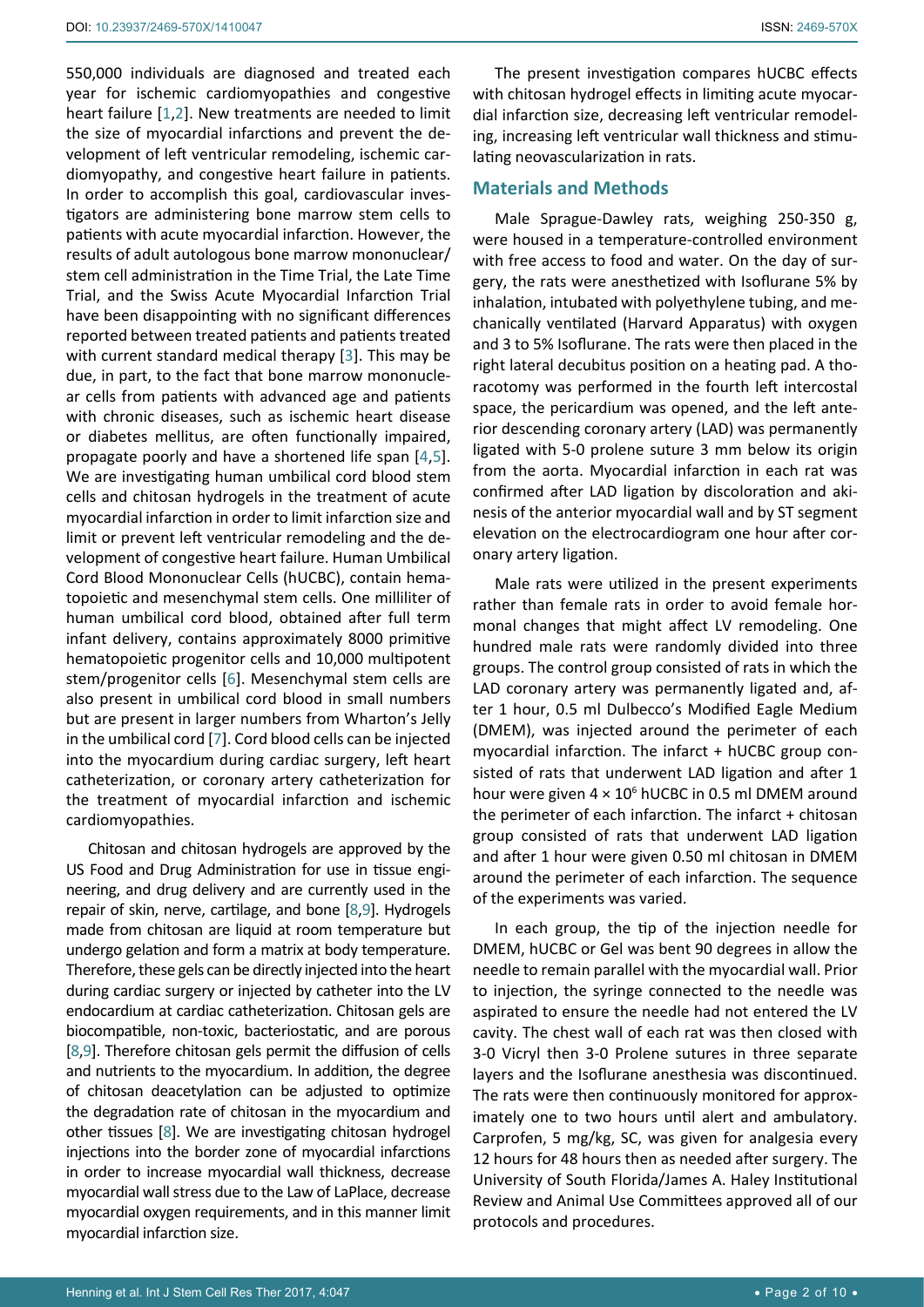# **Human Umbilical Cord Blood Mononuclear Cells (hUCBC)**

Human umbilical cord blood mononuclear cells or human cord blood were obtained from human cord cell blood banks (CordUse, Saneron Therapeutics, Cambrex) and the specimens did not contain any identifying information of the original donors. The cells were stored at -196 *°C* in liquid nitrogen. The cord blood was rejected if the blood was positive for Human Immunodeficiency Virus (HIV), human T‑lymphocytic virus, hepatitis, syphilis or cytomegalovirus. The mononuclear cell fraction of cord blood was obtained by Ficoll density gradient separation and cryopreserved at -196 *°C* in liquid nitrogen. The cryopreserved hUCBC were thawed at 37 *°C* and transferred into centrifuge tubes containing Isolyte S, pH 7.4 (Braun Medical). The cells were washed three times, centrifuged at 1500 rpm for 7 min, the supernatant discarded and the hUCBC viability determined by Trypan Blue dye exclusion technique. The hUCBC viability was greater than 90%. hUCBC have very large nuclei that occupy approximately 80-85% of the cell. This morphology readily distinguishes these cells from cardiac myocytes, which have eccentric nuclei in cells with cross striations, and polymorphonuclear leukocytes, which have poly lobed nuclei. The hUCBC were not propagated in culture flasks. Each dose of hUCBC administered was adjusted to deliver a total of  $4 \times 10^6$  Trypan Blue-negative hUCBC by a precisely calibrated syringe. The hUCBC contained 1-2% CD34+ cells and approximately 1% SH2 (CD105) positive cells as determined by fluorescent antibodies to CD34 and SH2 cells that were obtained from Invitrogen and Osiris, respectively, and fluorescent activated cell sorting cytometry (Becton Dickinson) in our facility. A Mac OS9 G‑3 computer (Apple Computer) was used for initial cell analysis. Cell Quest (Becton Dickinson), was used for cell acquisition. The data was then analyzed with FlowJo (Tree Star) on a computer. Immune suppression therapy was not given to any rat that received hUCBC. The use of hUCBC in animal studies has been approved by our Institutional Review Board.

# **Chitosan hydrogel**

Two hundred mg of chitosan (Sigma), which was 75- 90% deacetylated, was dissolved in 10 ml of distilled water to obtain a 2% chitosan solution and sterilized using liquid autoclaving. Then 1.15 g of ultrapure β-Glycerol Phosphate (β-GP) (Sigma) was dissolved in 10 ml of distilled water to obtain 11.5% β-GP and the solution was filter sterilized. Eight ml of chitosan and 2 ml of β-GP was then mixed with 2.5 ml of 2.5% sterile hydroxyethyl cellulose in DMEM [[10](#page-8-9)]. The liquid product forms a gel at body temperature (37 °*C*) in the rat that is gradually degraded over approximately 4 weeks to non-toxic metabolites that are excreted in urine.

# **Echocardiography**

M-mode and two dimensional transthoracic echo-

cardiograms were obtained on rats prior to acute myocardial infarction and then at two, four, and eight weeks after myocardial infarction. This technique is accurate and reproducible in normal rats and rats with myocardial infarction [[11](#page-8-10)]. An echocardiographic system (Siemens/Acuson) with a 7.5 MHz transducer was used. This system has a resolution of 0.5 mm. Rats were very lightly anesthetized with 2% Isoflurane and then underwent echocardiographic examinations. Two dimensional and M-mode echocardiograms were obtained at the level of the left ventricular papillary muscles and were recorded on the computer hard disc of the echocardiographic system and on compact discs. A minimum of five cardiac cycles were measured and the values averaged for each rat. An investigator and a sonographer, who were unaware of the rats' treatment, analyzed all the echocardiographic images. Linear measurements of the LV were acquired from the parasternal long-axis or apical views. Left ventricular end-systolic diameter was measured after aortic valve closure or measured from the frame in which the left ventricular chamber dimension was the smallest. Left ventricular fractional shortening was determined from LV End-Diastolic diameter (LVED) minus Left Ventricular End-Systolic diameter (LVES) divided by  $LVED \times 100$ .

# **Infarct size**

Hearts were harvested from randomly selected anesthetized rats from each group at baseline then at two, four, and eight weeks after myocardial infarction. The permanent suture occlusion of the LAD coronary artery was verified in each heart. The ventricles of each heart were cut into four separate two millimeter slices parallel to the atrioventricular sulcus. Each biventricular slice was rinsed in 0.9% NaCL and then was totally immersed and turned every five minutes for forty-five minutes in 1% Triphenyltetrazolium Chloride (TTC) solution containing 0.2 M Tris at room temperature in a dark room [[12\]](#page-8-11). The myocardial slices were then stored in 10% formalin for 24 hours. The ventricular slices were then rinsed in saline and photographed with a digital camera. Triphenyltetrazolium forms a red precipitate in the presence of intact dehydrogenase enzymes in normal myocardium whereas infarcted and injured myocardium lacks these enzymes and appears white to light pink in color within 30 minutes after acute coronary occlusion. Tetrazolium does not stain autolytic myocardium and has a diagnostic efficiency of 88% for infarcted myocardium [\[12](#page-8-11)]. Computer imaging software (Image-Pro Plus) was utilized for planimetry of the area of the infarcted myocardium and the area of normal myocardium in the right and left ventricles. The area of infarction and the area of normal right and left ventricles for each slice were summed to determine total infarct area and the total right and left ventricular area for each heart. Infarct size was then expressed as infarct area divided by total left plus right ventricular muscle area. All measurements were done in duplicate and the results were averaged.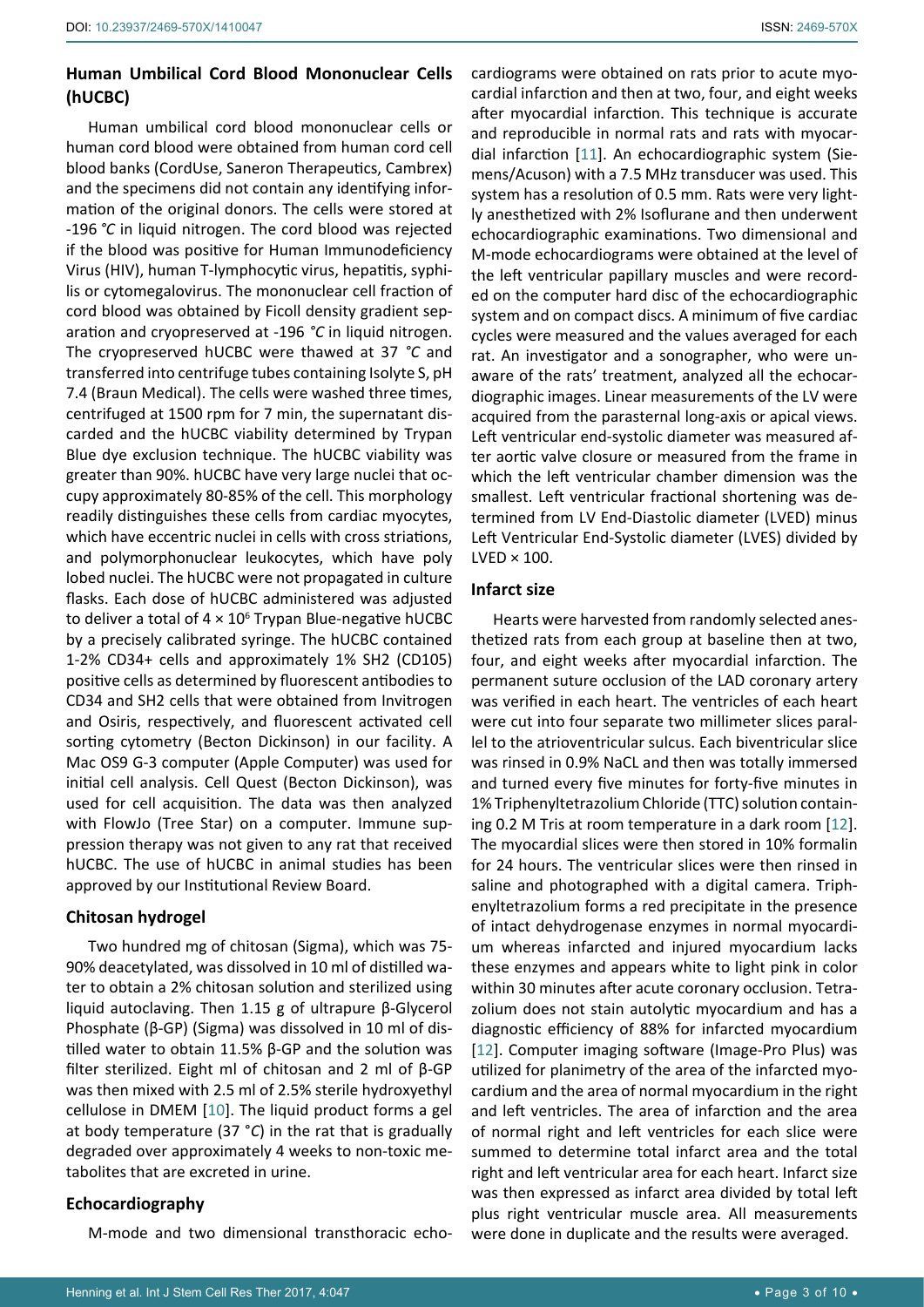# **Histopathology**

Two pathologists, who were unaware of the treatment for each rat, examined heart tissue from randomly selected rats from each group. Ventricular tissue in paraffin was deparaffinized and hydrated with water. The tissue was then stained with hematoxylin and eosin, Masson's Trichrome or with Weigert's Iron-Hematoxylin and Safranin-O solution [[13](#page-8-12)]. The slides were examined and the sections of each ventricle photographed with a digital camera.

The vessel density was determined in LV sections stained with antibodies to von Willebrand antigen (Abcam) Ten high magnification microscopic fields spanning the border zone of the infarct of each rat heart were randomly chosen. Vessels with visible lumens and endothelium positive for von Willebrand antigen were counted and expressed as the mean number of vessels/High Power Field (HPF).

**Statistical analysis**

All results are expressed as the mean ± SEM. Differ-

ences among groups were tested by Analyses of Variance (ANOVA). The difference between two groups was tested by a Student's t-test. The Bonferroni modification of the t-test was used for repeated statistical analyses for planned comparisons. Tukey's procedure was used for post-hoc comparisons. A value of  $p < 0.05$  was judged to be significant.

# **Results**

#### **Infarct size**

Hearts were harvested from randomly selected rats from each of the groups at two, four, and eight weeks after myocardial infarction. The infarct sizes as a percentage of total right plus left ventricular mass in the DMEM treated rats were significantly larger than the infarct sizes in the hUCBC and Gel groups at two, four and eight weeks after permanent LAD coronary artery ligation. The infarct sizes in the control DMEM Group average 25  $\pm$  1% at 2 weeks, 26.5  $\pm$  1% at 4 weeks and  $27 \pm 1\%$  at 8 weeks. In the hUCBC Group the infarct sizes

<span id="page-3-0"></span>

<span id="page-3-1"></span>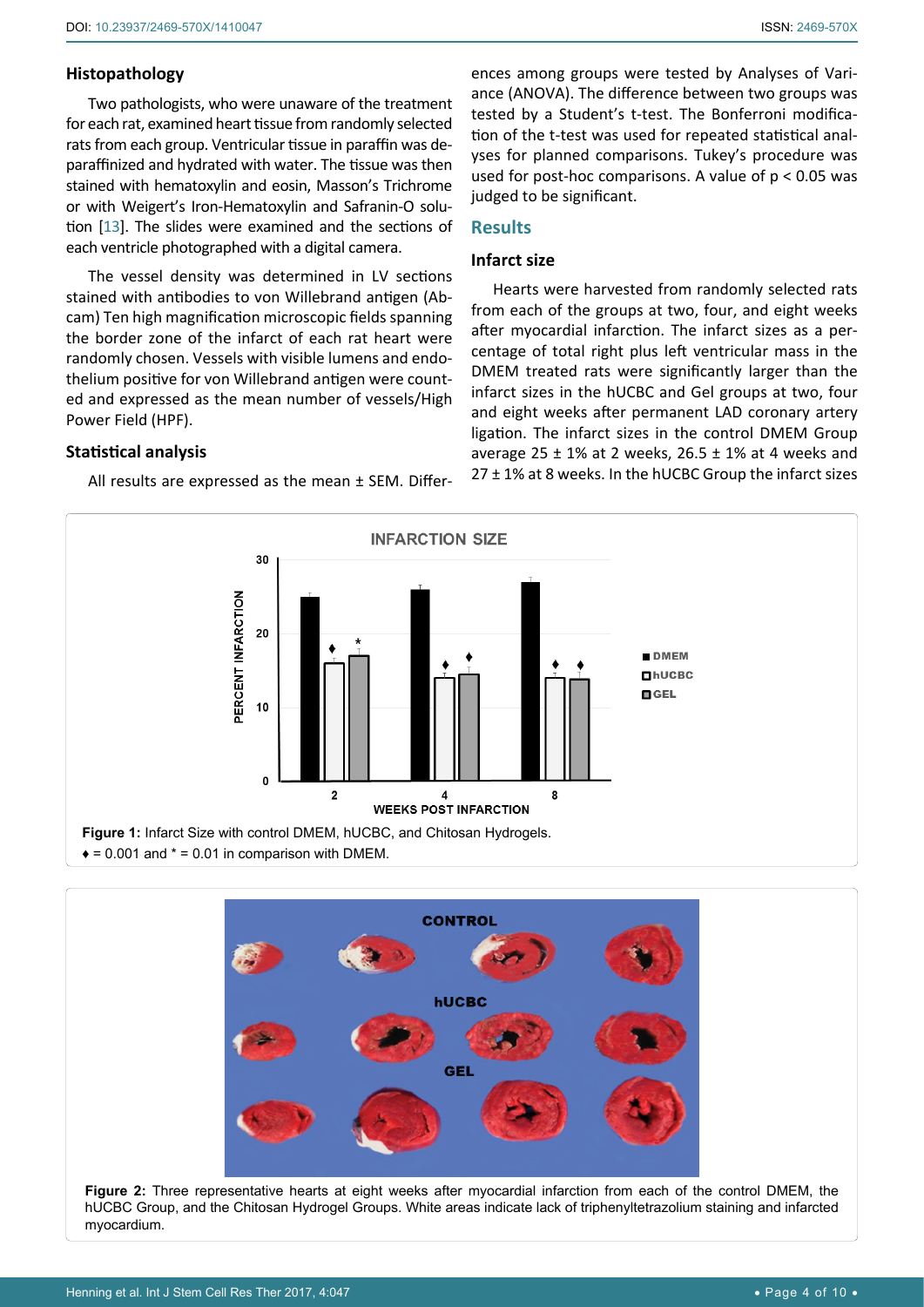averaged  $16 \pm 1\%$  at two weeks,  $14 \pm 1\%$  at 4 weeks, and 14  $\pm$  1% at 8 weeks (all p < 0.001 in comparison with the DMEM Group). The infarct sizes in the Gel group were similar to and not significantly different from the hUCBC Group and averaged  $17 \pm 1\%$  at two weeks (p < 0.01), 14.5  $\pm$  0.9% at 4 weeks and 13.9  $\pm$  0.8% at 8 weeks (both p < 0.001 in comparison with the DMEM Group). The decreases in infarct size in the hUCBC Group and in the Gel Group in comparison with the Control Group were most pronounced at two weeks after infarction and treatment [\(Figure 1](#page-3-0)). Representative myocardial infarctions from rats from the DMEM Group, hUCBC and Gel Groups are shown in [Figure 2](#page-3-1). Comparison of the hematoxylin and eosin stained histological sections of the controls, the hUCBC treated hearts, and the Gel treated hearts indicated less myocyte fragmentation and disintegration, less inflammatory mononuclear cell and fibroblast infiltration and less collagen and scar formation in the hUCBC and the chitosan gel treated groups in comparison with the control groups between weeks two and eight post acute infarction. Moreover, we did not detect granuloma formation at any time in any of the three treatment groups. Injection of hUCBC or Gel into the infarct border produced thicker border zone scars at 8 weeks which averaged  $0.33 \pm 0.02$  cm in the hUCBC group and  $0.32 \pm 0.01$  cm in the Gel group in comparison with the DMEM Group which averaged  $0.28 \pm 0.01$  cm (all p < 0.01). There were few hUCBC identified in the rat myocardium at 8 weeks. Nevertheless, there was no histological or gross anatomical evidence of hUCBC immune rejection in rats that received hUCBC even though immune suppression was not given to any rat.

# **Left ventricular contractility**

Left ventricular fractional shortening measurements, determined by echocardiography, were used as a measure of LV contractility prior to acute myocardial infarction in all rats and then at two, four, and eight weeks after infarction ([Figure 3\)](#page-4-0). Left ventricular fractional shortening averaged 54  $\pm$  1% in the rats prior to infarction. In the infarction + control DMEM group, the left ventricular fractional shortening significantly decreased after acute myocardial infarction and averaged  $24 \pm$ 1.1% at 2 weeks. 16.8  $\pm$  1.2% at 4 weeks, and 19.9  $\pm$ 1.1% at 8 weeks (all p < 0.001 in comparison with normal rat LV fractional shortening). The fractional shortening measurements in the hUCBC and Gel treated rats were significantly greater than the measurements in the rats in the DMEM group. The fractional shortening measurements in the hUCBC Group averaged  $33.1 \pm 0.9$  at 2 weeks post infarction,  $33.5 \pm 1.1\%$  at 4 weeks, and 34  $\pm$  0.9% at 8 weeks (all  $p < 0.001$  in comparison with the DMEM group). In the Gel Group the fractional shortening measurements were similar to the hUCBC group and averaged  $31 \pm 1\%$  at 2 weeks,  $32 \pm 1.2\%$  at 4 weeks and  $32 \pm 0.9$  at 8 weeks (all  $p < 0.001$  in comparison with DMEM). The increases in fractional shortening were most pronounced at two weeks after infarction and treatment. There was no significant difference in the fractional shortening measurement between the hUCBC group and the Gel group ([Figure 3](#page-4-0)).

## **Left ventricular remodeling**

Left Ventricular End-Diastolic (LVED) and Left Ventricular End-Systolic Diameters (LVES) in each rat treatment group after myocardial infarction were used as a measure of left ventricular remodeling. The left ventricular end-diastolic diameters in the normal adult rats averaged  $0.61 \pm 1$ 0.05 cm prior to myocardial infarction. After infarction, the LVED diameter significantly increased in the control DMEM treated rats to  $0.88 \pm 0.03$  cm at two weeks then  $0.89 \pm 0.01$ cm at 4 weeks, and  $0.92 \pm 0.05$  cm at 8 weeks all p <  $0.001$ in comparison with normal rat LVED [\(Figure 4A\)](#page-5-0). In contrast, the left ventricular end-diastolic diameters and left ventricular remodeling were significantly less in the hUC-BC and chitosan treated rats. Injection of hUCBC limited LV dilation and remodeling after acute myocardial infarction. In comparison with the rats treated with DMEM, the left ventricular end-diastolic diameters in the hUCBC Group averaged  $0.73 \pm 0.04$  cm at 2 weeks (p < 0.05),  $0.72 \pm 0.05$  cm

<span id="page-4-0"></span>

 $\bullet$  = 0.001 in comparison with DMEM.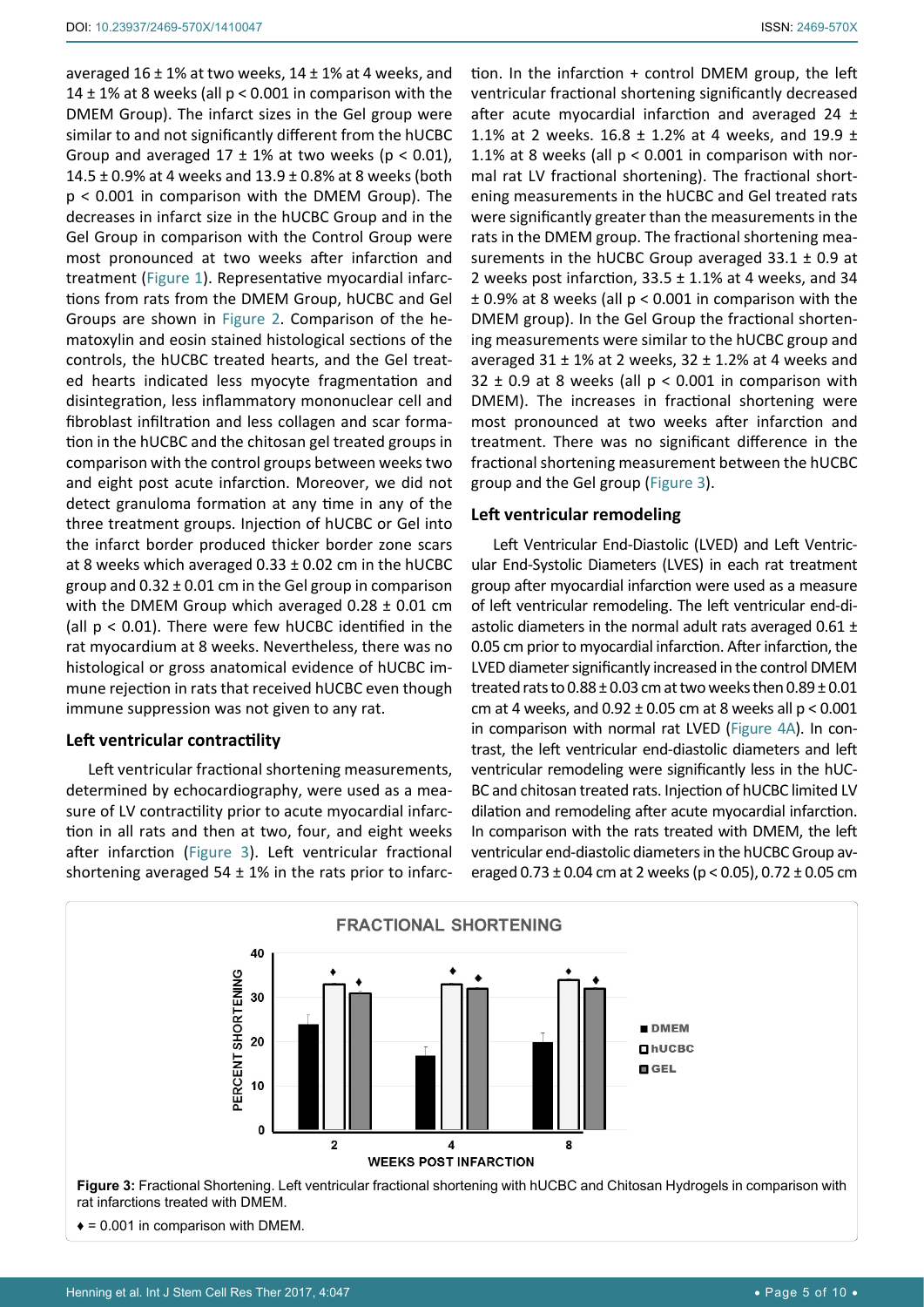<span id="page-5-0"></span>

**Figure 4B:** Left Ventricular End Systolic Diameters in rats treated with hUCBC and Chitosan Hydrogels in comparison with rat infarctions treated with DMEM.

 $\bullet$  = 0.001,  $*$  = 0.01 and  $*$  = 0.05 in comparison with DMEM.

<span id="page-5-1"></span>Ĩ





**Figure 5:** Representative samples of vessel density taken from rat hearts treated with DMEM, hUCBC, or Chitosan Gels. Rat hearts treated with hUCBC or chitosan hydrogels had significantly more blood vessels.

at 4 weeks ( $p < 0.05$ ), and  $0.71 \pm 0.03$  cm at 8 weeks ( $p <$ 0.01). In comparison with rats treated with DMEM, the LV end-diastolic diameters in the chitosan treated rats averaged  $0.73 \pm 0.01$  cm at 2 weeks,  $0.72 \pm 0.03$  cm at 4 weeks, and  $0.72 \pm 0.05$  cm at 8 weeks (all  $p < 0.05$ ) [\(Figure 4A](#page-5-0)).

The decreases in LV remodeling were most pronounced two weeks after infarction and treatment. There was no significant difference between the LV end diastolic diameters between the hUCBC group and the chitosan gel group.

The LV End-Systolic Diameters (LVES) in the rats prior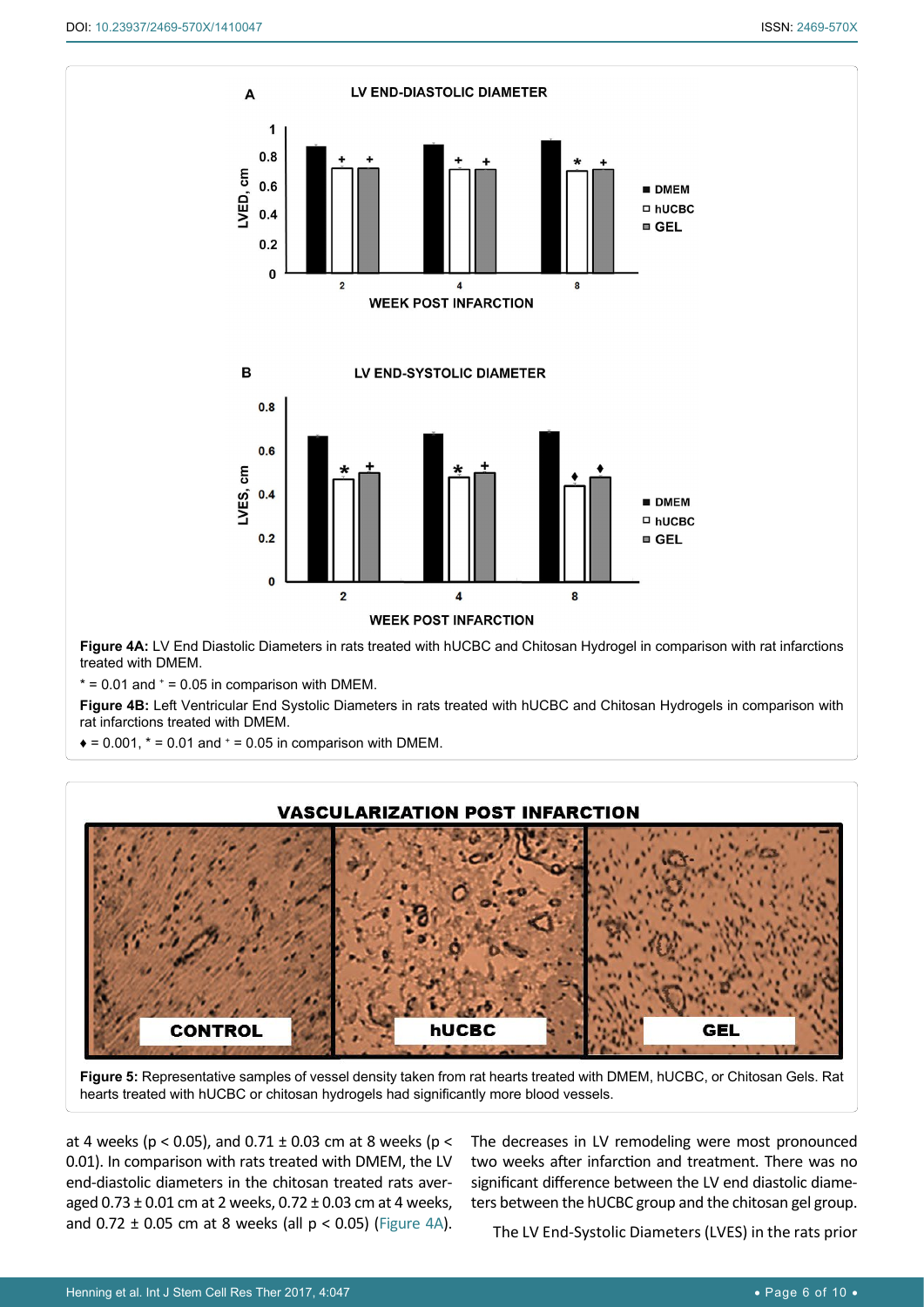to infarction averaged  $0.35 \pm 0.05$  cm. Permanent occlusion of the left anterior coronary artery significantly increased the LVES at 2 weeks in the DMEM treated rats to  $0.67 \pm 0.03$  cm (p < 0.05) ([Figure 4B](#page-5-0)). Thereafter the end-systolic diameters in the DMEM Group averaged  $0.68 \pm 0.02$  cm at 4 weeks, and  $0.69 \pm 0.05$  cm at 8 weeks (all p < 0.001 in comparison with the normal rat LVES). In contrast, injection of hUCBC prevented the deterioration of LV systolic function in comparison with the DMEM Group at each time. The LV end-systolic diameters in the hUCBC averaged  $0.47 \pm 0.05$  cm at 2 weeks (p  $<$  0.01), 0.48 ± 0.05 cm at 4 weeks (p  $<$  0.01), 0.44 ± 0.01 cm at 8 weeks ( $p < 0.001$ ) [\(Figure 4B](#page-5-0)).

Injection of chitosan hydrogel also limited increases in the LV end-systolic diameters and limited the LV remodeling. In comparison with the DMEM treated rats at each time, the LVES in the chitosan treated rats averaged  $0.50 \pm 0.04$  cm at 2 weeks (p < 0.05),  $0.50 \pm 0.03$ cm at 4 weeks ( $p < 0.05$ ), and  $0.48 \pm 0.04$  cm at 8 weeks (p < 0.01) ([Figure 4B\)](#page-5-0). The left ventricular end-systolic diameters were slightly but not significantly larger in the chitosan group in comparison with the hUCBC group.

#### **Angiogenesis**

Vessel density in the border zones of myocardial infarction after 8 weeks of injection were:  $5.3 \pm 0.4$ /HPF in the hUCBC treated rats and  $4.5 \pm 0.5$ /HPF in the Gel group in comparison with  $3.0 \pm 0.3$ /HPF in the DMEM treated rats (p < 0.01 compared with controls) ([Figure](#page-5-1)  [5](#page-5-1)). The vessel density was slightly but not significantly greater in the hUCBC group in comparison with the chitosan gel group.

#### **Discussion**

The present investigation demonstrates that hUC-BC and chitosan hydrogels can significantly limit acute myocardial infarction size and left ventricular remodeling and increase the thickness and the vascularity of the infarct border zone. Each of these treatments produces similar and significant improvements in the function of the infarcted heart and decreases in LV remodeling. hUCBC and chitosan hydrogels potentially have direct applicability to the treatment of patients with myocardial infarctions and ischemic cardiomyopathies.

# **Human umbilical cord blood stem cells cord blood transplantation**

Each year in the United States there are approximately four million live births [[14\]](#page-9-9). Moreover, human cord blood obtained after infant delivery can be frozen for more than 20 years with the recovery of 80 to 90% of primitive but viable nucleated blood cells [[15](#page-9-10)]. Consequently, cord blood is readily available. The content of hematopoietic progenitor cells in umbilical cord blood varies with gestational age. At 17 weeks gestation, CD34+ hematopoietic cells comprise approximately 11% of the small mononuclear blood cells in umbilical cord

blood while at 38 weeks gestation the CD34+ content is 1-2% [[16\]](#page-9-0). Approximately 400,000 cord blood units have been stored in blood banks and more than 20,000 allogeneic cord blood cell transplants have been performed worldwide for the treatment of patients with Fanconi anemia, aplastic anemia, beta-thalassemia, severe combined immune deficiency, X-linked lymphoproliferative syndrome, Hurler syndrome, Hunter's syndrome, Wiskott-Aldrich syndrome, acute lymphoid leukemia, acute and chronic myeloid leukemia, myelodysplastic syndrome, and neuroblastoma [\[17](#page-9-1)]. In addition, cord blood hematopoietic and mesenchymal stem cells are able to survive during severe hypoxia and maintain their potency due to peroxidases and catalases within these cells, which are able to catalyze free oxygen radicals and thereby significantly limit or prevent umbilical cell necrosis [[18](#page-9-2)-[20](#page-9-3)]. The fact that hUCBC are beneficial in the treatment of different human metabolic and hematological diseases and that cord blood cells can survive during severe ischemia suggests to us that hUCBC can also be beneficial in limiting LV damage from myocardial infarctions.

#### **hUCBC mechanisms of action**

One mechanism whereby hUCBC can be beneficial in ischemic hearts is by stimulating myocardial vasculogenesis and angiogenesis. Vascular endothelial stem cells are normal components of umbilical cord blood that can promote de-novo blood vessel formation and also can integrate into the walls of blood vessels in the periphery of injured tissues and can increase capillary density in ischemic muscle [[21](#page-9-4)[-23](#page-9-5)]. Vascular endothelial stem cells can also release proangiogenic growth factors such as vascular endothelial growth factor, angiopoietin and angiogenin [[20,](#page-9-3)[24](#page-9-6)].

The beneficial effects of hUCBC in ischemic and infarcted myocardium can also be due to their release of growth factors, cytokines, nitric oxide, and inhibitors of metalloproteinases that can limit myocardial inflammation, necrosis and LV remodeling. In this regard, we have demonstrated that hUCBC during severe hypoxia secrete hepatocyte growth factor, anti-inflammatory Interleukin (IL)-10, insulin growth factor, placental growth factor, stem cell factor, and tissue inhibitors of metalloproteinases [[24\]](#page-9-6). Moreover, this paracrine action of hUCBC is increased 50 to 100% during severe hypoxia and in the presence of free oxygen radicals [[20](#page-9-3),[24](#page-9-6)]. This paracrine action of hUCBC can suppress in the ischemic myocardium the inflammatory cytokines tumor necrosis factor-alpha, monocyte chemoattraction protein and macrophage inflammatory protein by more than 50% [\[25](#page-9-7)]. Cord blood stem cells can also limit or inhibit caspase expression and the caspase cascade in the myocardium that otherwise contributes to myocardial inflammation and myocyte death after coronary artery occlusion [[26\]](#page-9-8). In addition, hUCBC limit the infiltration and proliferation in acute myocardial infarctions of neu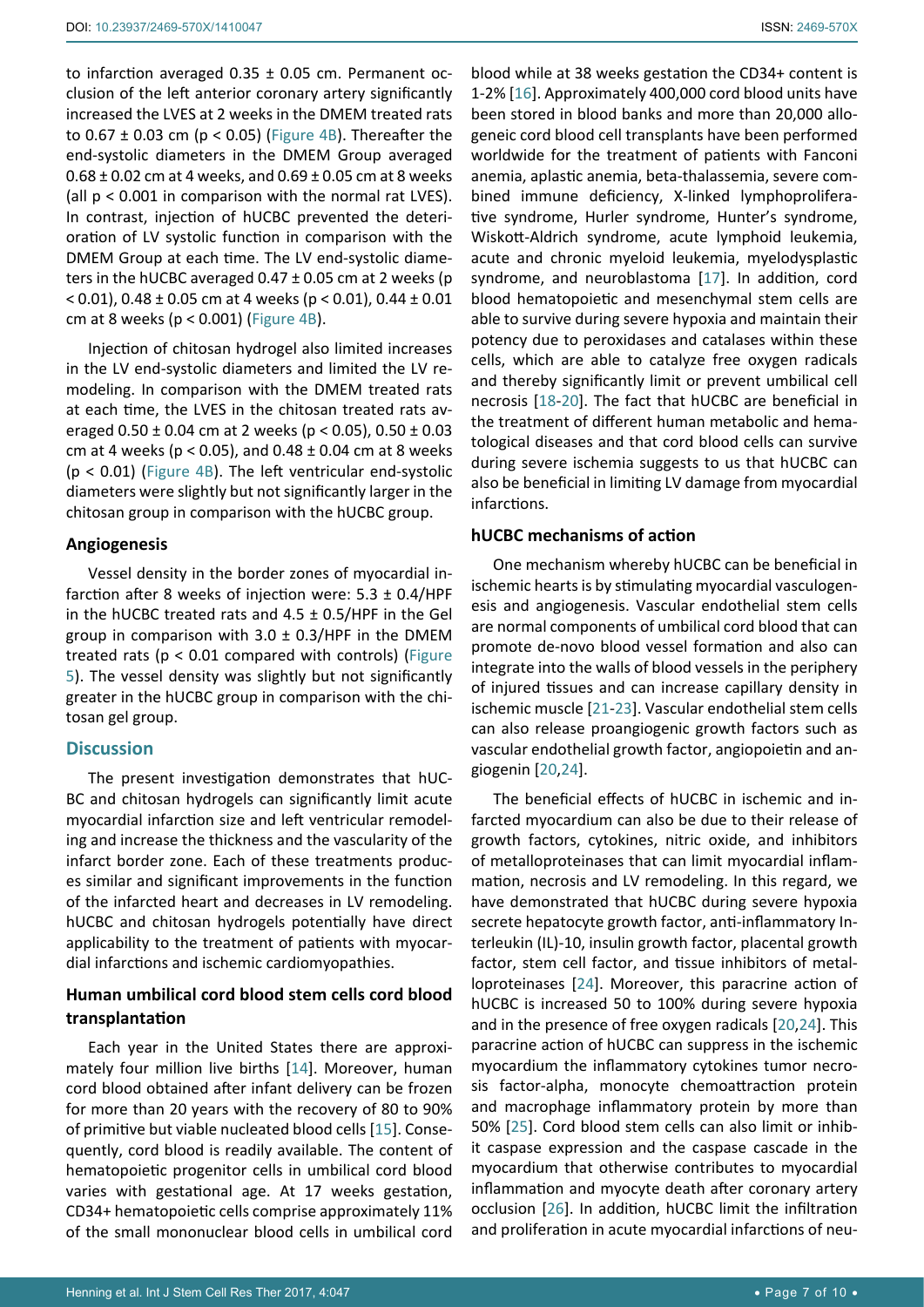trophils by 75% and lymphocytes by more than 50% that otherwise release inflammatory cytokines that cause myocardial inflammation and necrosis [[25](#page-9-7),[27\]](#page-9-19).

Human cord blood stem cell growth factors can activate in ischemic cardiac myocytes and vascular endothelial cells the survival proteins Akt and Bcl2 by more than 25% and suppresses the death promoting proteins JNK, p38 and Bad by as much as 30% [[20,](#page-9-3)[24](#page-9-6),[26](#page-9-8)]. Activated Akt phosphorylates the cytotoxic protein Bad in myocytes and vascular endothelial cells [[24\]](#page-9-6). The phosphorylated Bad then dissociates from the prosurvival protein Bcl-2, and Bcl-2 limits or prevents the release of cytotoxic mitochondrial proteins into the cytoplasm of myocytes. In this manner, hUCBC can inhibit myocyte death during severe hypoxia, such as occurs with acute myocardial infarction, by more than 40% [\[24](#page-9-6)].

In the present investigation, hUCBC decreased myocardial infarct size and LV remodeling and increased LV fractional shortening and infarct border zone vascularization most likely due to the significant paracrine secretion of growth factors, anti-inflammatory cytokines, and tissue inhibitors of metalloproteinase.

#### **hUCBC immune privilege**

Human umbilical cord blood mononuclear cells contain lymphocytes that are immature and produce significantly smaller amounts of cytokines and immunoglobulins than adult lymphocytes [[27](#page-9-19),[28](#page-9-20)]. Consequently, little or no cytotoxic activity is generated with cord blood cells after rat or human allogeneic cell stimulation [[27](#page-9-19),[28\]](#page-9-20). Moreover, few hUCBC express class II HLA antigens [[27](#page-9-19)]. The immaturity of cord blood lymphocytes and the lack of hUCBC class II HLA antigens explain in the present investigation the absence of immunological reactions in the rats treated with hUCBC during the 8 weeks of observation even though immune suppression therapy was not given to any rat.

#### **Chitosan hydrogels**

**Chitosan hydrogel structure:** Chitosan is a linear polysaccharide, consisting of D-glucosamine and N-acetyl-D-glucosamine linked by glycosidic bonds. Chitosan hydrogels consist of a mixture of chitosan, β-glycerol phosphate, and hydroxyethyl cellulose [[29](#page-9-12),[30](#page-9-21)]. The degree of chitosan deacetylation determines the rate of biodegradation in tissue and can be adjusted to optimize the degradation rate of chitosan in the myocardium [[29](#page-9-12),[31\]](#page-9-13). Chitosan that is 75-90% deacetylated, which was used in the present investigation, is biodegradable but chitosan that is > 95% deacetylated is significantly more resistant to degradation in the LV myocardium [[29](#page-9-12)]. This ability to vary the degradation rates of chitosan significantly contrasts with other biomaterials, which have been injected into the myocardium such as fibrin glues, which have a short degradation time. Chitosan gels are non-toxic, biocompatible, bioadhesive

and antimicrobial in tissue [\[32](#page-9-11)]. The hydrogels are porous and therefore permit the diffusion of oxygen and nutrients. Chitosan hydrogels can create a 3-dimensional scaffold that resembles the natural extracellular matrix of the myocardium without distorting the myocardium. The hydrogels are broken down by lysozymes and N-acetyl-beta-D-glucosaminidases into biocompatible chitosan oligosaccharides which are non-toxic metabolites that are excreted in the urine [[29](#page-9-12),[31](#page-9-13)]. Chitosan and chitosan hydrogels are approved by the US Food and Drug Administration for use in tissue engineering, and drug delivery and are currently used in the repair of skin, nerve, cartilage, and bone [[33](#page-9-14)].

**Chitosan mechanisms of action:** The beneficial effects of chitosan in the treatment of acute myocardial infarction in the present investigation can be due to three mechanisms: 1) An increase in LV myocardial stiffness that decreases myocardial wall stress and myocardial oxygen requirements; 2) An acceleration of infarct wound healing; and 3) Stimulation of myocardial angiogenesis [[34\]](#page-9-15). Chitosan hydrogels can provide structural support to the infarcted myocardial wall which is directly dependent on the location of the gel in the myocardium, the volume of gel added to the myocardium, and the relative stiffness of chitosan in the myocardium. Injection of a gel volume of 0.5-1.5 ml into the perimeter of a myocardial infarction, similar to what was done in the present investigation, can increase LV myocardial stiffness by 20% [\[35](#page-9-16)]. This gel volume, which increases LV wall thickness, can reduce the myocardial fiber stresses in the border zone of the infarction by 17 to 20% from mean LV end-systolic levels of 212 mmHg to near normal levels of 175 mmHg due to the Law of LaPlace [[34](#page-9-15),[35](#page-9-16)]. This wall stress of 175 mmHg in the border zone is similar to the wall stress in the remote non-infarcted regions of the myocardium. The reduction in LV wall stress is associated with a decrease in myocardial wall oxygen requirements and therefore a decrease in LV myocyte necrosis. In the present investigation, a decrease in LV myocardial oxygen requirements and a reduction in myocardial necrosis contributed to the decrease in infarct size and LV remodeling and the increase in LV ejection fraction in the gel treated rats in comparison with rats with acute myocardial infarction who received DMEM.

Chitosan hydrogels, especially in the presence of serum, can accelerate wound healing by stimulating the migration and proliferation of fibroblasts into the wound and the production of collagen by fibroblasts [[36](#page-9-17),[37](#page-9-18)]. In addition, chitosan hydrogel cross linkable glycosidic bonds can contribute to wound contracture. By stimulating fibroblast migration into infarctions and increasing collagen production, chitosan can increase infarct scar thickness which we observed in the present investigation. Increased scar thickness, especially in the infarct perimeter, can also limit the seepage of pro-in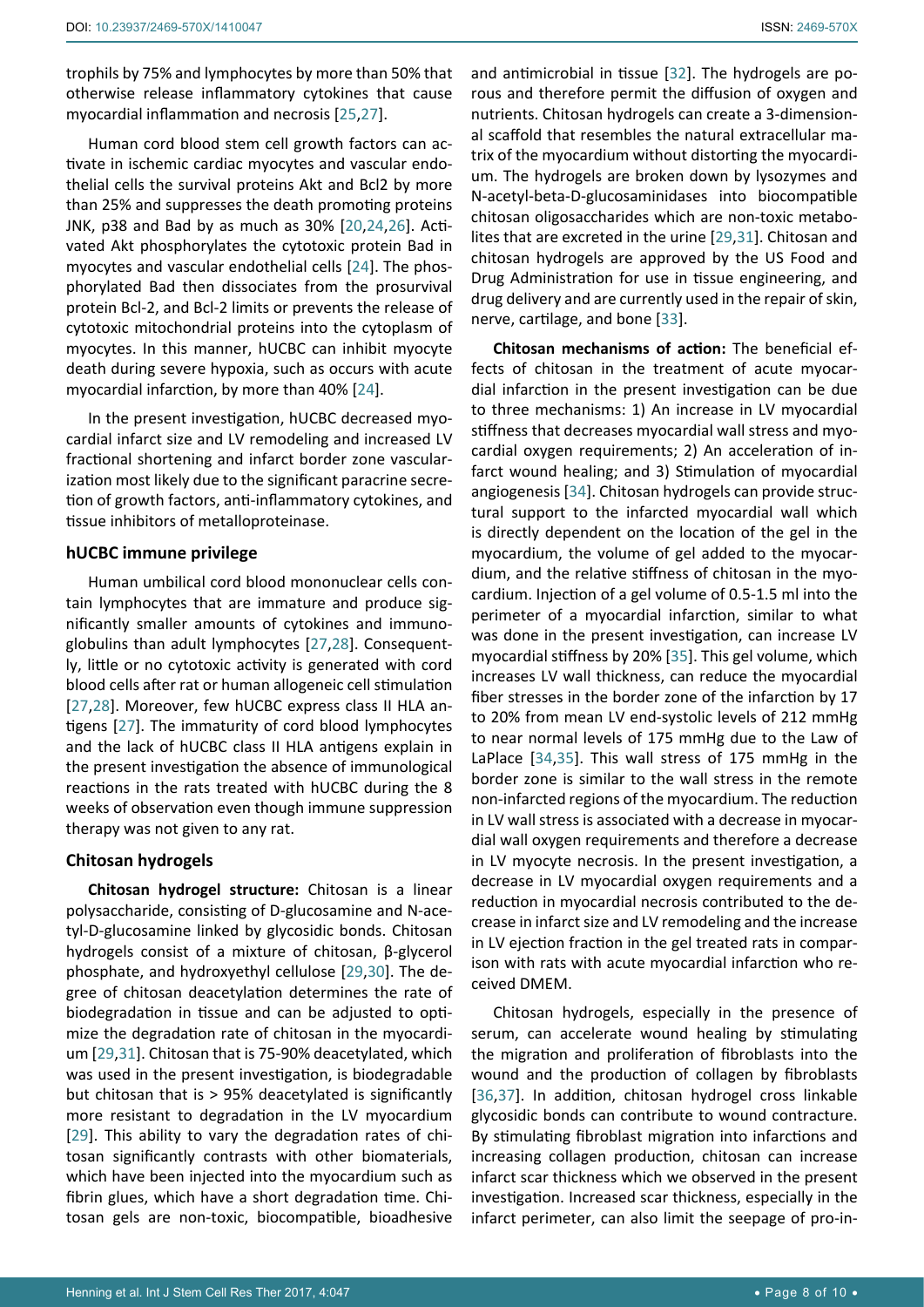flammatory and death promoting cytokines from necrotic myocytes into the surrounding non-injured myocardium that might otherwise cause additional myocyte necrosis and LV remodeling.

Several mechanisms can account for the angiogenesis in chitosan treated myocardial infarctions. Chitosan can bind plasma proteins and platelet surface proteins, enhance the release of growth factors from platelets and stimulate fibroblasts that secrete Interleukin-8 (IL-8) [\[38](#page-9-22),[39](#page-9-23)]. Interleukin-8 can chemoattract vascular endothelial cells into the infarction for angiogenesis [[38](#page-9-22)-[40](#page-9-24)]. Chitosan can also form complexes in infarctions with hyaluronates and heparin sulfates, which in turn bind the growth factors stromal cell-derived factor-1, fibroblast growth factors, and platelet-derived growth factors [\[39](#page-9-23)]. Hyaluronic acid binds hematopoietic/endothelial progenitor cells that can contribute to angiogenesis. Heparin sulfates bind stromal-cell-derived factor-1 that chemoattracts hematopoietic cells into infarctions which stimulate capillary formation. Fibroblast growth factors can facilitate in the chitosan porous structure the retention and protection of endothelial cells and endothelial progenitor cells from inflammation and necrosis during infarction which facilitates angiogenesis [[41](#page-9-25)-[43](#page-9-26)]. In addition, chitosan can release glucosamine and N-Acetylglucosamine oligomers and monomers that can stimulate endothelial cell recruitment for angiogenesis. In confirmation of the present findings, other investigators have reported in rats with acute myocardial infarctions that chitosan can stimulate angiogenesis and increase LV fractional shortening that is similar to improvements seen with mesenchymal stem cell treatment [[44](#page-9-27)].

### **Conclusion**

In summary, in the present investigation hUCBC and chitosan hydrogels produced similar and significant reductions in acute myocardial infarction size and LV remodeling and substantial increases in LV border zone wall thickness and vascularity by different mechanisms. hUCBC and chitosan hydrogels can potentially make important contributions to the treatment of patients with acute myocardial infarctions and ischemic cardiomyopathies. Studies are in progress in our laboratory with hUC-BC and chitosan hydrogels to develop an optimal treatment for patients with acute myocardial infarctions and ischemic cardiomyopathies.

# **Compliance with Ethical Standards**

#### **Conflict of interest**

This study was funded in part by a grant from the Children's Cardiomyopathy Foundation (2017CCF) to RJH. The remaining authors have no financial or personal relationships with other people or organizations that could potentially and inappropriately influence their work and conclusions. All studies were approved by the Institutional Review Boards of the James A. Haley Hospital/University of South Florida College of Medicine. All applicable international, national, and institutional

guidelines for the care and use of laboratory animals were followed and approved by the appropriate institutional committees.

## **Acknowledgements**

This work was supported, in part, by a grant from the Children's Cardiomyopathy Foundation. RJ Henning participated in the experiments and the manuscript construction, Abraham Khan participated in the experiments, David Whitaker and Narendra Sastry participated in manuscript construction. The authors have no financial or personal relationships with other people or organizations that could potentially and inappropriately influence their work and conclusions.

#### **References**

- <span id="page-8-0"></span>1. [Mozaffarian D, Benjamin EJ, Go AS, Arnett DK, Blaha MJ,](https://www.ncbi.nlm.nih.gov/pubmed/26673558)  [et al. \(2016\) Heart Disease and Stroke Statistics-2016 Up](https://www.ncbi.nlm.nih.gov/pubmed/26673558)[date: A Report From the American Heart Association. Cir](https://www.ncbi.nlm.nih.gov/pubmed/26673558)[culation 133: e38-e360.](https://www.ncbi.nlm.nih.gov/pubmed/26673558)
- <span id="page-8-1"></span>2. [Roger VL \(2013\) Epidemiology of Heart Failure. Circ Res](https://www.ncbi.nlm.nih.gov/pubmed/23989710)  [113: 646-659.](https://www.ncbi.nlm.nih.gov/pubmed/23989710)
- <span id="page-8-2"></span>3. [Henning RJ \(2013\) Stem cells for cardiac repair: problems](https://www.ncbi.nlm.nih.gov/pubmed/24180543)  [and possibilities. Future Cardiol 9: 875-884.](https://www.ncbi.nlm.nih.gov/pubmed/24180543)
- <span id="page-8-3"></span>4. [Kissel CK, Lehmann R, Assmus B, Aicher A, Honold J, et](https://www.ncbi.nlm.nih.gov/pubmed/17572250)  [al. \(2007\) Selective functional exhaustion of hematopoietic](https://www.ncbi.nlm.nih.gov/pubmed/17572250)  [progenitor cells in the bone marrow of patients with postin](https://www.ncbi.nlm.nih.gov/pubmed/17572250)[farction heart failure. J Am Coll Cardiol 49: 2341-2349.](https://www.ncbi.nlm.nih.gov/pubmed/17572250)
- <span id="page-8-4"></span>5. [Fadini GP, Boscaro E, de Kreutzenberg S, Agostini C, See](https://www.ncbi.nlm.nih.gov/pubmed/20150295)[ger F, et al. \(2010\) Time course and mechanisms of circu](https://www.ncbi.nlm.nih.gov/pubmed/20150295)[lating progenitor cell reduction in the natural history of Type](https://www.ncbi.nlm.nih.gov/pubmed/20150295)  [2 diabetes. Diabetes Care 33: 1097-1102.](https://www.ncbi.nlm.nih.gov/pubmed/20150295)
- <span id="page-8-5"></span>6. [Hal E Broxmeyer \(2010\) Cord blood hematopoietic stem](https://www.ncbi.nlm.nih.gov/books/NBK44751/)  [cell transplantation. In: Hal E Broxmeyer, StemBook. Cam](https://www.ncbi.nlm.nih.gov/books/NBK44751/)[bridge \(MA\), Harvard Stem Cell Institute, USA.](https://www.ncbi.nlm.nih.gov/books/NBK44751/)
- <span id="page-8-6"></span>7. [Margossian T, Reppel L, Makdissy N, Stoltz JF, Bensoussan](https://www.ncbi.nlm.nih.gov/pubmed/22785368)  [D, et al. \(2012\) Mesenchymal stem cells derived from Whar](https://www.ncbi.nlm.nih.gov/pubmed/22785368)[ton's jelly: comparative phenotype analysis between tissue](https://www.ncbi.nlm.nih.gov/pubmed/22785368)  [and in vitro expansion. Biomed Mater Eng 22: 243-254.](https://www.ncbi.nlm.nih.gov/pubmed/22785368)
- <span id="page-8-7"></span>8. [Jiang T, Kumbar SG, Nair LS, Laurencin CT \(2008\) Bio](https://www.ncbi.nlm.nih.gov/pubmed/18393897)[logically active chitosan systems for tissue engineering and](https://www.ncbi.nlm.nih.gov/pubmed/18393897)  [regenerative medicine. Curr Top Med Chem 8: 354-364.](https://www.ncbi.nlm.nih.gov/pubmed/18393897)
- <span id="page-8-8"></span>9. [Rodríguez-Vázquez M, Vega-Ruiz B, Ramos-Zúñiga R,](https://www.ncbi.nlm.nih.gov/pubmed/26504833)  [Saldaña-Koppel DA, Quiñones-Olvera LF \(2015\) Chitosan](https://www.ncbi.nlm.nih.gov/pubmed/26504833)  [and Its Potential Use as a Scaffold for Tissue Engineering](https://www.ncbi.nlm.nih.gov/pubmed/26504833)  [in Regenerative Medicine. Biomed Res Int 2015: 821279.](https://www.ncbi.nlm.nih.gov/pubmed/26504833)
- <span id="page-8-9"></span>10. [Hasan A, Khattab A, Islam MA, Hweij KA, Zeitouny J, et al.](https://www.ncbi.nlm.nih.gov/pubmed/27668147)  [\(2015\) Injectable Hydrogels for Cardiac Tissue Repair after](https://www.ncbi.nlm.nih.gov/pubmed/27668147)  [Myocardial Infarction. Adv Sci \(Weinh\) 2: 1500122.](https://www.ncbi.nlm.nih.gov/pubmed/27668147)
- <span id="page-8-10"></span>11. [Morgan EE, Faullx MD, McElfresh TA, Kung TA, Zawaneh](https://www.ncbi.nlm.nih.gov/pubmed/15475530)  [MS, et al. \(2004\) Validation of echocardiographic methods](https://www.ncbi.nlm.nih.gov/pubmed/15475530)  [for assessing left ventricular dysfunction in rats with myo](https://www.ncbi.nlm.nih.gov/pubmed/15475530)[cardial infarction. Am J Physiol Heart Circ Physiol 287:](https://www.ncbi.nlm.nih.gov/pubmed/15475530)  [2049-2053.](https://www.ncbi.nlm.nih.gov/pubmed/15475530)
- <span id="page-8-11"></span>12. [Adegboyega PA, Adesokan A, Haque AK, Boor PJ \(1997\)](https://www.ncbi.nlm.nih.gov/pubmed/9341585)  [Sensitivity and specificity of triphenyl tetrazolium chloride](https://www.ncbi.nlm.nih.gov/pubmed/9341585)  [in the gross diagnosis of acute myocardial infarcts. Arch](https://www.ncbi.nlm.nih.gov/pubmed/9341585)  [Pathol Lab Med 121: 1063-1068.](https://www.ncbi.nlm.nih.gov/pubmed/9341585)
- <span id="page-8-12"></span>13. [Rossomacha E, Hoemann C, Shive M \(2004\) Simple meth](http://www.tandfonline.com/doi/abs/10.1179/his.2004.27.1.31?journalCode=yhis20)[ods for staining chitosan in biotechnological applications. J](http://www.tandfonline.com/doi/abs/10.1179/his.2004.27.1.31?journalCode=yhis20)  [Histotechnol 27: 31-36.](http://www.tandfonline.com/doi/abs/10.1179/his.2004.27.1.31?journalCode=yhis20)